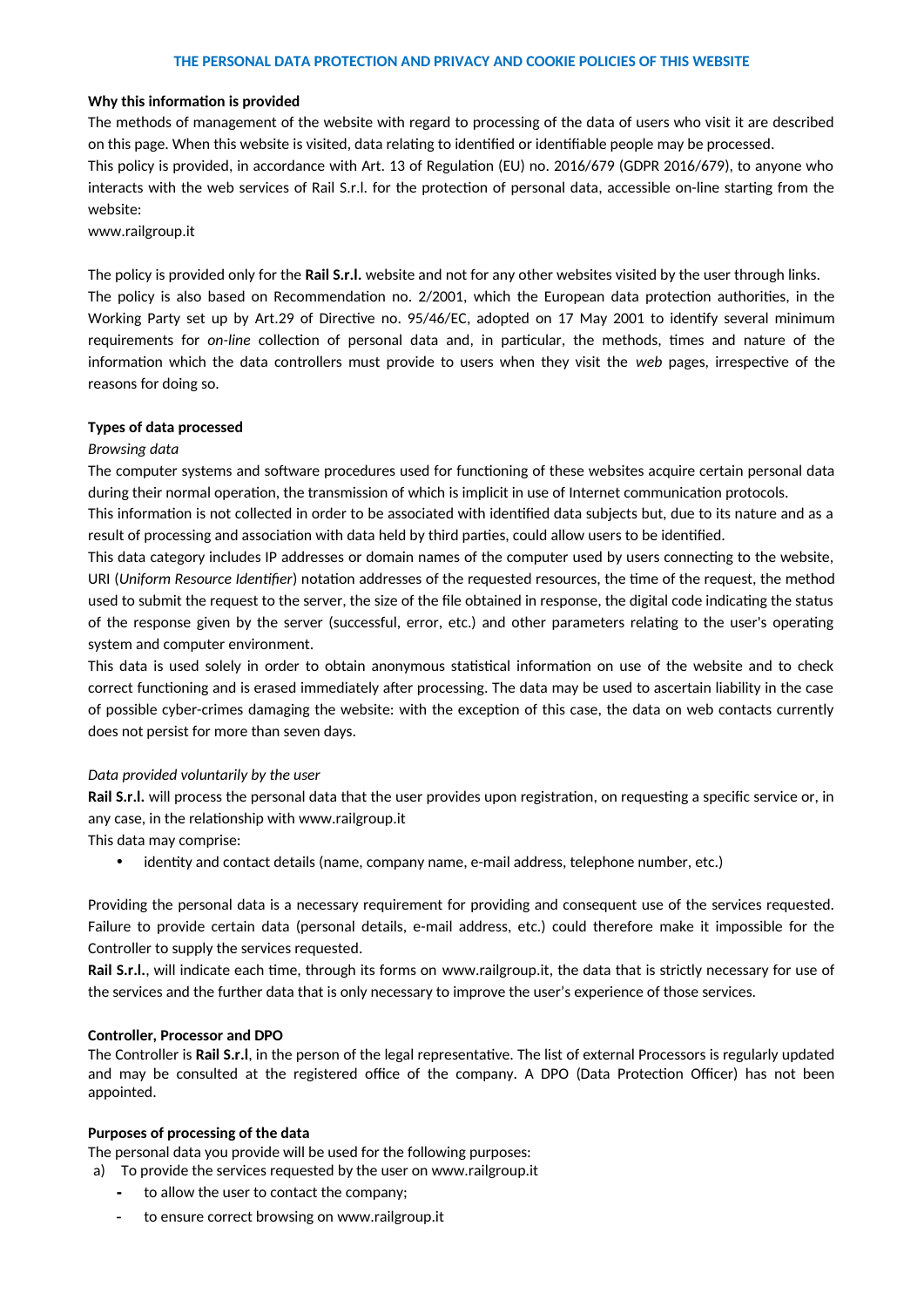b) to send communications on the services offered, newsletters and customised news, containing promotional material and initiatives relating to the company's activities and services, using automated means (e-mail).

## **Nature of providing the data**

It is *obligatory* to provide the personal data for the *purposes described in letter a):* failure to do so will make it impossible for **Rail S.r.l.** to proceed with full supply of the services offered.

It is optional to provide the personal data for the *purposes described in letter b)* and the only consequence of not doing so will be that advertising messages or newsletters cannot be sent. Supply of the service offered will not be affected.

# **Processing methods**

All the personal data is processed primarily using electronic tools and methods, although manual processing is not excluded *a priori*.

The data will be stored in a form that allows identification of the data subjects solely for the time strictly necessary to achieve the purposes for which the data was originally collected and, in any case, for the times required by law.

In order to guarantee that the personal data is always accurate, up-to-date, complete and pertinent, users and other data subjects are asked to indicate any intervening changes at the following e-mail address: info@railgroup.it

The personal data will only be processed for the time necessary to the purposes described above.

Security measures will be adopted that guarantee the confidentiality of the data subject to whom the data relates and to avoid undue access by third parties or unauthorised personnel.

# **Data processing location**

The processing associated with the web services of this website takes place at the registered office and operative headquarters of **Rail S.r.l.** and is only performed by specifically assigned personnel. The data is also processed in any other place in which the parties involved in processing are located. In detail, all the data relating to the website, and also the relative back-ups, are stored on servers hosted at data centres within the European Union and complying with current EU regulations.

Contact the Controller for further information.

# **Data processing times**

The data is processed for the time necessary to provide the service requested by the user, or required by the purposes described in this document, and the user may ask for processing to cease or the data to be erased at any time.

# **Disclosure of data to third parties**

No data will be disclosed. If it is necessary to communicate the data to third-party suppliers, advisers or partners for needs associated with supply of the services, the Controller will appoint them as data processors pursuant to Art. 28 of the Regulation, based on the abilities, experience and reliability demonstrated.

The data subjects may request, at any time, a complete list of the processors appointed each time by **Rail S.r.l.**, by sending the request via e-mail to the Controller at: info@railgroup.it.

It is understood that the personal data of users might be freely disclosed to third parties, such as law enforcement or public authorities, whenever this is permitted by law or required by an order or measure of a competent authority. Said parties will process the data as independent controllers.

### **Controller of cookie processing**

The installation of cookies and other tracking systems by third parties through the services used on this website cannot be technically controlled by the Controller and any specific reference to cookies and tracking systems installed by third parties is to be considered as indicative.

In view of the complexity of identifying cookie-based technologies and their very close connection with functioning of the Internet, the user is invited to contact the Controller if they wish to receive any further information on cookies and their use (by third parties, for example) through this website.

### **Rights of the data subject**

You may exercise, at any time, pursuant to Arts. 15-22 of the GDPR 2016/679, the right to: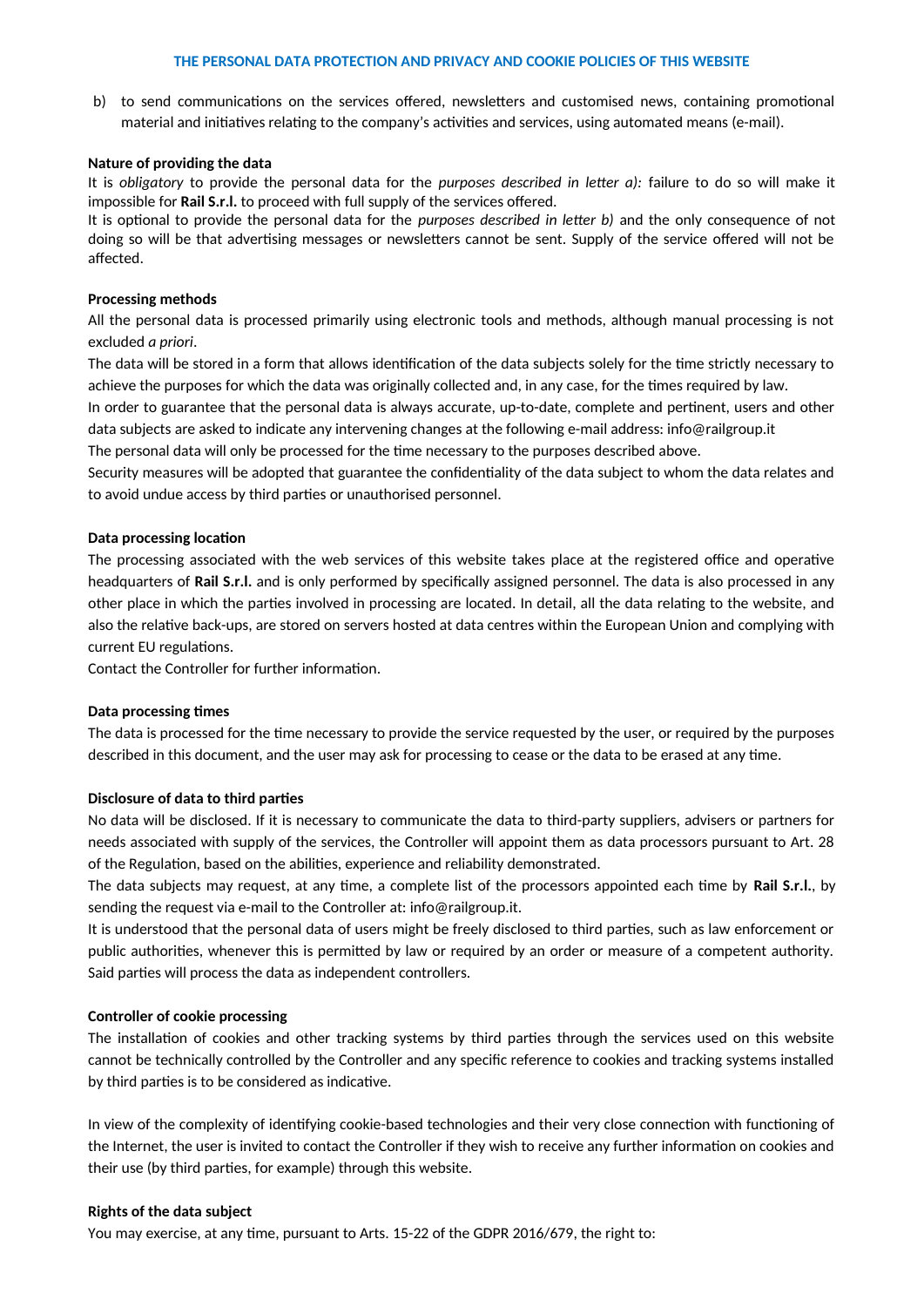- obtain confirmation of whether or not personal data concerning you is being processed;
- know the purposes of processing, the categories of personal data, the recipients or categories of recipient to whom the personal data has been or will be disclosed and, where possible, the storage period;
- rectification or erasure of the data;
- restriction of processing;
- data portability, meaning the right to receive the data from a controller, in a structured, commonly used and machine-readable format, and transmit that data to another controller without impediment;
- object to processing, at any time and also in the case of processing for direct marketing purposes;
- object to an automated decision-making process relating to natural persons, including profiling.

*In order to exercise your rights as the data subject and/or request further information, contact the Controller, which is* **Rail S.r.l.***, with registered office at Via A. Grandi 16, Vezzano Sul Crostolo (RE), Tel*. **0522 603801***, e-mail info@railgroup.it*

#### **COOKIE POLICY**

This document contains information on the technologies that allow this website to achieve the purposes described below. These technologies allow the Controller to collect and save information (through the use of cookies, for example) or to use resources (by executing a script, for example) on the user's device when it interacts with this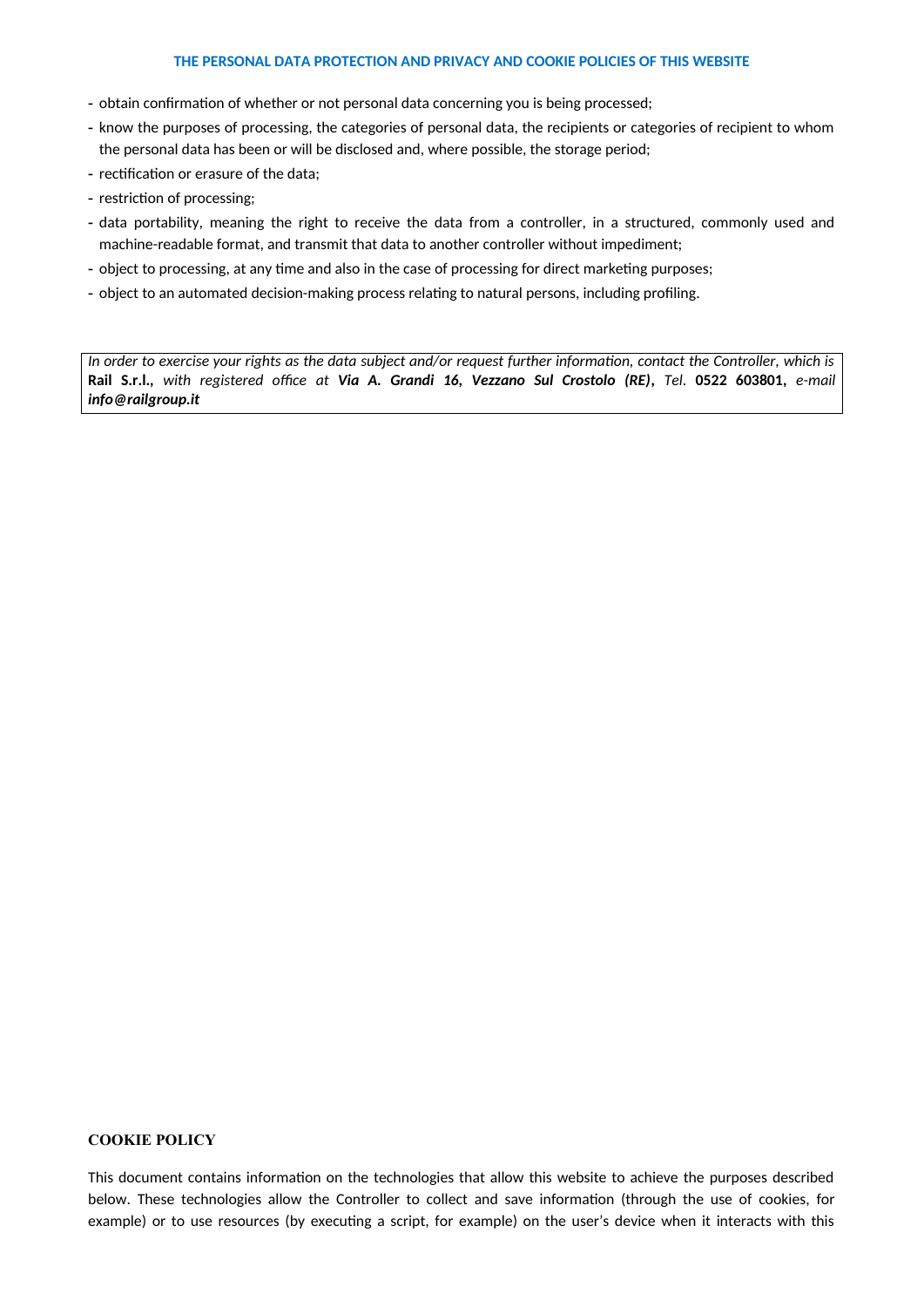website.

For the sake of simplicity, these technologies are briefly indicated as "tracking tools", unless there is a reason to differentiate between them.

For example, although cookies may be used in both web and mobile browsers, it would be misleading to refer to cookies in the context of applications for mobile devices, since these are tracking tools that require the presence of a browser. This is why the term cookie is only used in this document to indicate that specific type of tracking tool.

Several of the purposes for which these tracking tools are used could also require the user's consent. If consent is given, it may be freely withdrawn at any time, following the instructions contained in this document.

This website uses tracking tools managed directly by the Controller (commonly referred to as "first-party" tracking tools) and tracking tools that enable services provided by third parties (commonly referred to as "third-party" tracking tools). Unless otherwise specified in this document, said third parties have access to the respective tracking tools. The duration and expiry of cookies and other similar tracking tools may vary, depending on the settings entered by the Controller or by each third-party supplier. Several of them expire when the user's browsing session ends.

In addition to what is specified in the description of each of the categories indicated below, users may also obtain more detailed and up-to-date information on the duration, together with any other relevant information (such as the presence of other tracking tools), in the data protection policies of the respective third-party suppliers (through the links provided) or by contacting the Controller.

### **Activities that are strictly necessary to guarantee functioning of this website and supply of the service**

This website uses the cookies commonly known as "technical cookies", or other similar tracking tools, to perform the activities strictly necessary to guarantee functioning or supply of the service.

## **a) Third-party tracking tools**

#### **a.1 - Traffic optimisation and distribution**

This type of service allows the website to distribute its content through servers located throughout the territory and to optimise its performance.

The personal data processed depends on the characteristics and methods of implementation of these services, which are designed to filter communications between this website and the user's browser.

In view of the distributed nature of this system, it is difficult to identify the locations in which the content that could contain the user's personal data is transferred.

#### **a.2 - Hosting and back-end infrastructure**

The purpose of these types of services is to host the data and files that allow this website to function, allow distribution and provide a ready-to-use infrastructure to provide specific functions of the website.

### **Other activities that involve the use of tracking tools**

#### **Simple interactions and functions**

This website uses tracking tools to allow simple interactions and enable functions that allow users to access specific resources of the service and that simplify communication with the Controller.

#### **Management of tags**

This type of service is functional to centralised management of the tags or scripts used on this website. Use of these services results in the user's data flowing through them and, if necessary, being retained.

#### **Google Tag Manager (Google Ireland Limited)**

Google Tag Manager is a tag management service provided by Google Ireland Limited.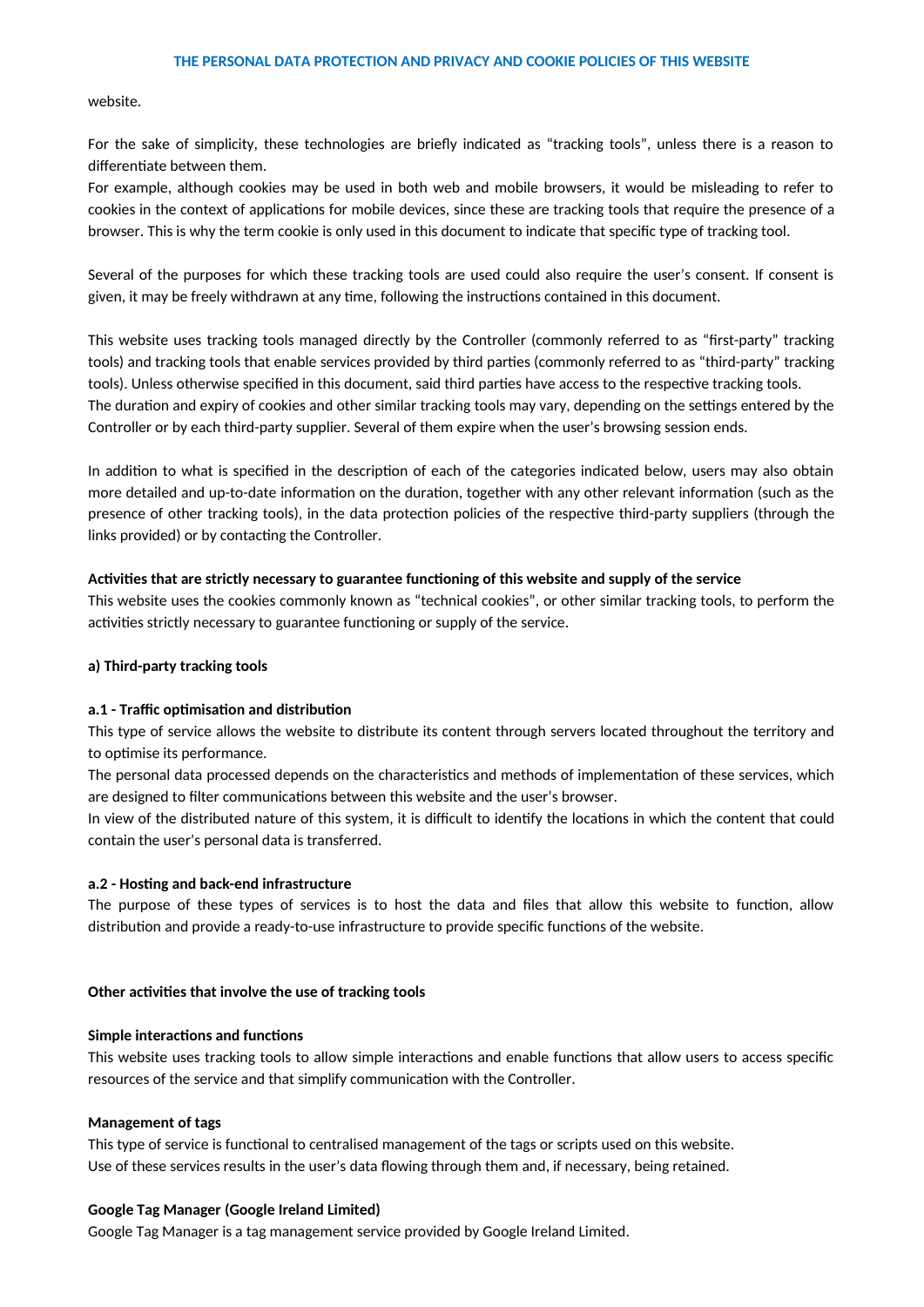Personal data processed: Cookies and use data.

Processing location: Ireland - [Privacy Policy](https://policies.google.com/privacy).

#### **Measurement**

This website uses tracking tools to measure traffic and to analyse users' behaviour, in order to improve the service.

### **Statistics**

The services contained in this section allow the Controller to monitor and analyse traffic data and serve to track the user's behaviour.

#### **Google Analytics (Google LLC)**

Google Analytics is a web analytics service provided by Google LLC ("Google"). Google uses the personal data collected to track and analyse the use of this website, to compile reports and share them with the other services developed by Google.

Google could use the personal data to contextualise and customise the adverts on its own advertising network. Personal data processed: Cookies and use data.

Processing location: United States – [Privacy Policy](https://policies.google.com/privacy) – [Opt Out](https://tools.google.com/dlpage/gaoptout?hl=it).

#### **How to manage preferences and give or withdraw consent**

Various methods exist for managing tracking tool preferences and for giving or withdrawing consent, where required.

Users can manage their tracking tool preferences directly through the settings on their devices, such as preventing the use or storage of tracking tools.

In addition, whenever use of tracking tools depends on consent, the user may give or withdraw consent by setting their preferences in the cookie policy or by updating those preferences through the widget of the tracking settings, if present.

Specific functions of the browser or device can also be used to remove the tracking tools previously saved.

Other tracking tools present in the local memory of the browser can be removed by deleting the browsing history.

In the case of third-party tracking tools, users can manage their preferences and withdraw consent by visiting the relative opt-out link (if one is available), using the tools described in the third-party data protection policy or contacting the party concerned directly.

### Identifying the tracking tool settings

Users can, for example, find information on how to manage the cookies in several of the most widely used browsers at the following addresses:

- [Google Chrome](https://support.google.com/chrome/answer/95647?hl=it&p=cpn_cookies)
- [Mozilla Firefox](https://support.mozilla.org/it/kb/Attivare%20e%20disattivare%20i%20cookie)
- • [Apple Safari](https://support.apple.com/it-it/guide/safari/manage-cookies-and-website-data-sfri11471/)
- [Microsoft Internet Explorer](http://windows.microsoft.com/it-it/windows-vista/block-or-allow-cookies)
- • [Microsoft Edge](https://support.microsoft.com/it-it/help/4027947)
- **Brave**
- **Opera**

Users can also manage several tracking tools for mobile applications and disable them through the specific device